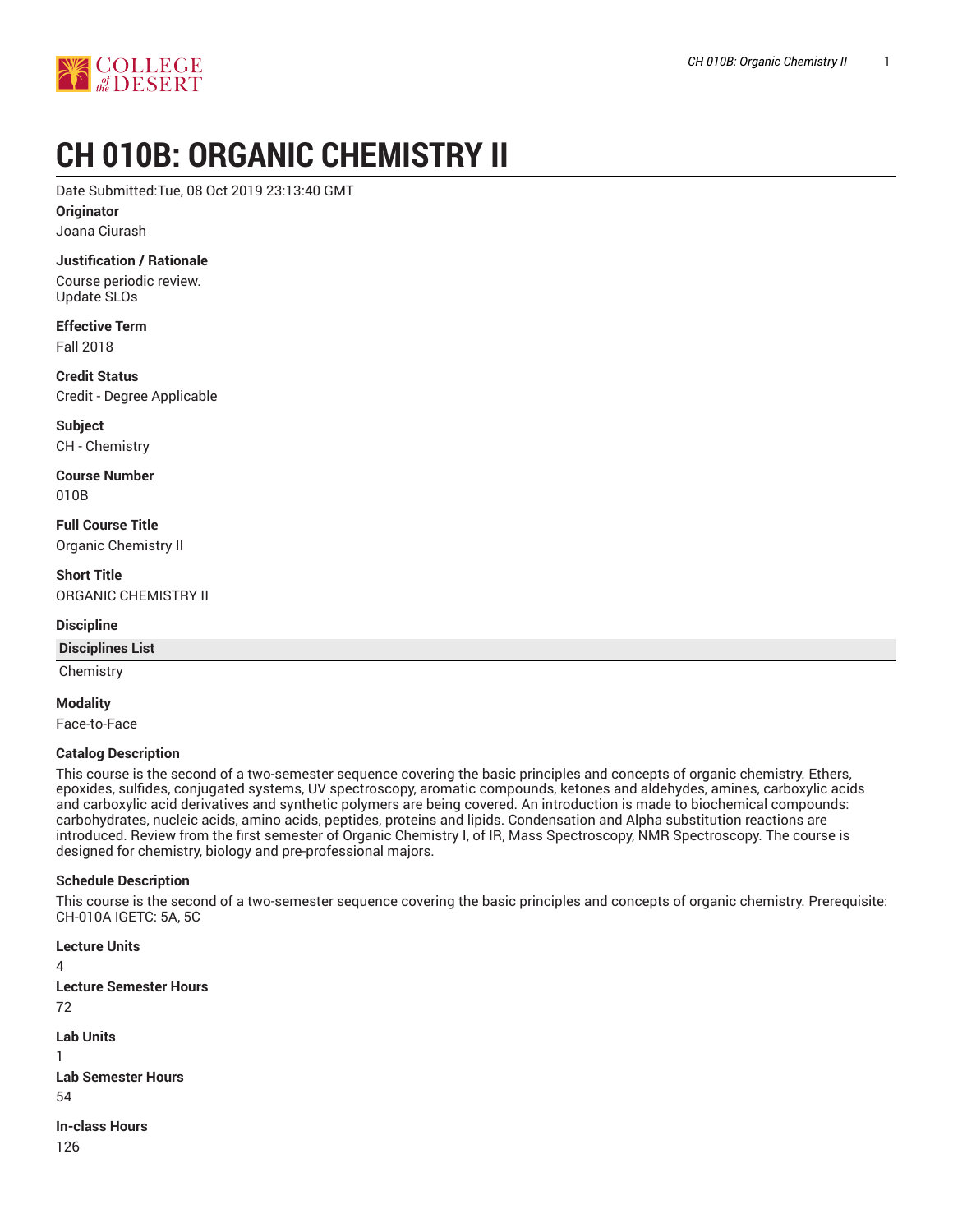

# **Out-of-class Hours** 144

**Total Course Units** 5 **Total Semester Hours** 270

**Prerequisite Course(s)** CH 010A

# **Required Text and Other Instructional Materials**

**Resource Type** Book

# **Author**

Wade, L.G. (2013). Organic Chemistry (8th/ed.)Upper Saddle River, NJ

### **Title**

Organic Chemistry

# **Edition**

8th

# **Publisher**

Prentice Hall

### **Year**

2013

### **College Level** Yes

**Flesch-Kincaid Level**

12

# **Resource Type**

Book

**Author** Mayo, Pike, Forbes

### **Title**

Microscale Organic Laboratory

# **Edition**

5th

**City** New York, NY

**Publisher** John Wiley Sons Inc.

# **Year**

2011

**College Level**

Yes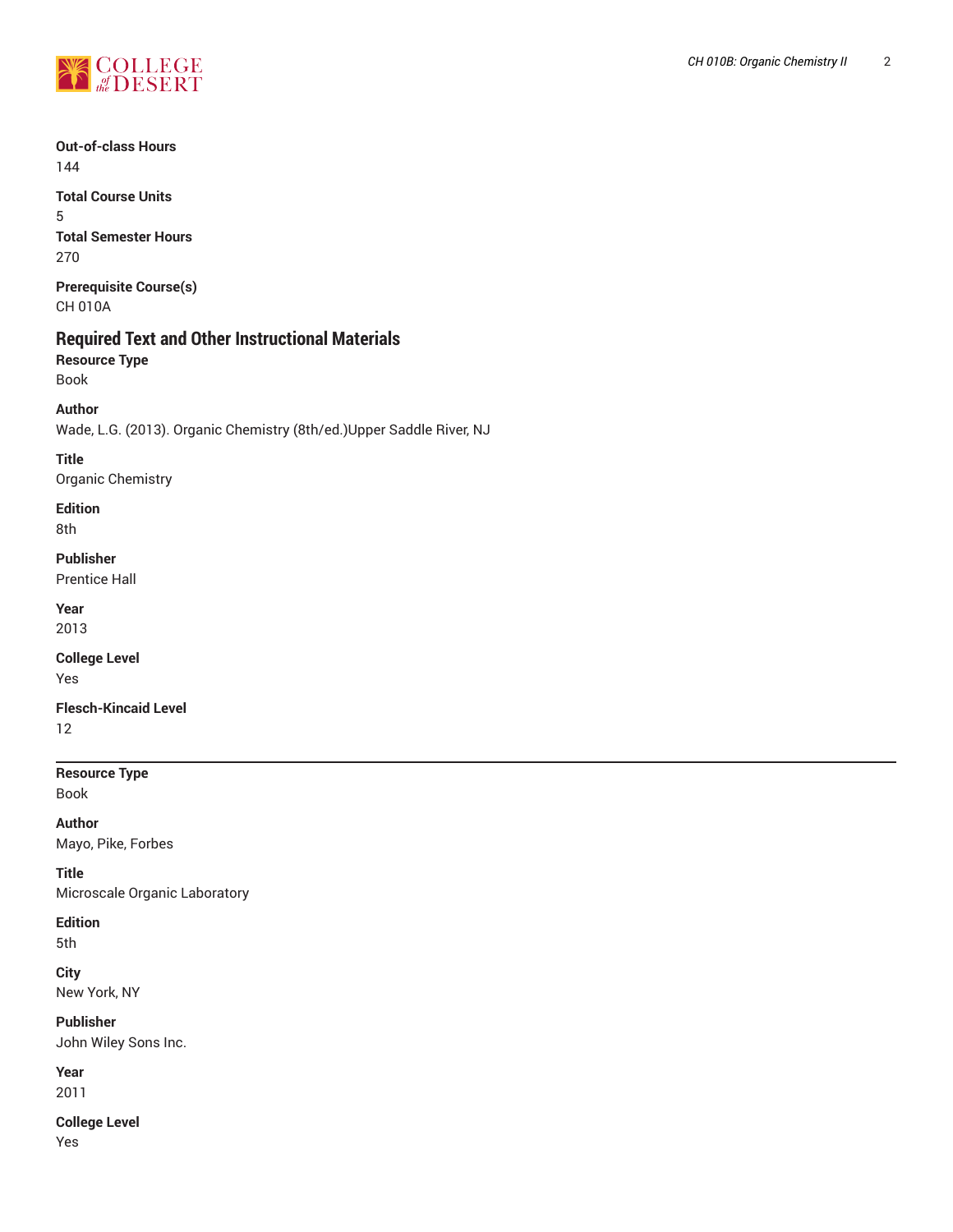

### **Flesch-Kincaid Level**

12

### **Class Size Maximum**

20

### **Course Content**

- 1. Structure determination by spectrophotometry, including visible, UV, IR, NMR, and also using Abbe refractometer,polarimeter, GC, & GC-MS.
- 2. Reactions of ethers, epoxides, thioethers, sulfides, aromatic compounds, including substitutions, acylation, aldehydes and ketones.
- 3. Condensation reactions and enolate reactions.
- 4. Carboxylic acids and derivatives.
- 5. Amines.
- 6. Synthetic polymers
- 7. Chemistry of carbohydrates, lipids, amino acids, proteins and nucleic acids; this includes synthetic and degradative techniques.

### **Lab Content**

Diels-Alder reaction experiment, Electrophilic Aromatic Substitution, Halogenation using NBS, Nucleophilic Aromatic Substitution, Preparation of Isopentyl Acetate (Banana Oil), Aldol reaction, preparation of Nylon-6,6, slime and silly puttty. Isolation of caffeine. Learn how to use a polarimeter.

Extraction of essential oils from herbs and spices using steam distillation with dry ice and identification using GC, GC-MS, IR and NMR.

Instrumentation used for the entire semester: melting point apparatus, Abbe Refractometer, Polarimeter, GC, GC-MS, IR, NMR, UV-VIS. Learn different techniques and how to use different instruments. Also, learn about safety procedures in performning experiments, handling the chemical reagents and in discarding the chemicals.

### **Course Objectives**

|             | <b>Objectives</b>                                                                                           |
|-------------|-------------------------------------------------------------------------------------------------------------|
| Objective 1 | Demonstrate the ability to use spectroscopy(IR,NMR,UV, and Mass spectroscopy) in structure determination.   |
| Objective 2 | Recognize between meta-directing and ortho-para-directing benzene substituents and the mechanisms involved. |
| Objective 3 | Describe REDOX reactions found in organic chemistry.                                                        |
| Objective 4 | Describe the chemistry of aldehydes and ketones, including substitution and aldol reactions.                |
| Objective 5 | Describe the chemistry of carboxylic acids and their derivatives.                                           |
| Objective 6 | Describe reactions of acyl and dicarbonyl compounds.                                                        |
| Objective 7 | Describe the properties of amines.                                                                          |
| Objective 8 | Describe the chemistry of carbohydrates, lipids, amino acids, proteins and nucleic acids.                   |
| Objective 9 | Describe the chemistry of ethers, epoxides, thioethers, sulfides and conjugated systems.                    |

### **Student Learning Outcomes**

|           | Upon satisfactory completion of this course, students will be able to:                        |
|-----------|-----------------------------------------------------------------------------------------------|
| Outcome 1 | Develop a multi-step synthetic pathway to create a target molecule.                           |
| Outcome 2 | Write a mechanism for an organic reaction.                                                    |
| Outcome 3 | Apply organic concepts to processes found in biochemical systems.                             |
| Outcome 4 | Synthesize a target molecule from amongst similar possible products.                          |
| Outcome 5 | Predict the outcome of a chemical reaction based on steric hindrance and electronic activity. |

### **Methods of Instruction**

| Method                             | Please provide a description or examples of how each instructional<br>$\blacksquare$ method will be used in this course. $\blacksquare$ |
|------------------------------------|-----------------------------------------------------------------------------------------------------------------------------------------|
| Demonstration, Repetition/Practice |                                                                                                                                         |

Collaborative/Team

Activity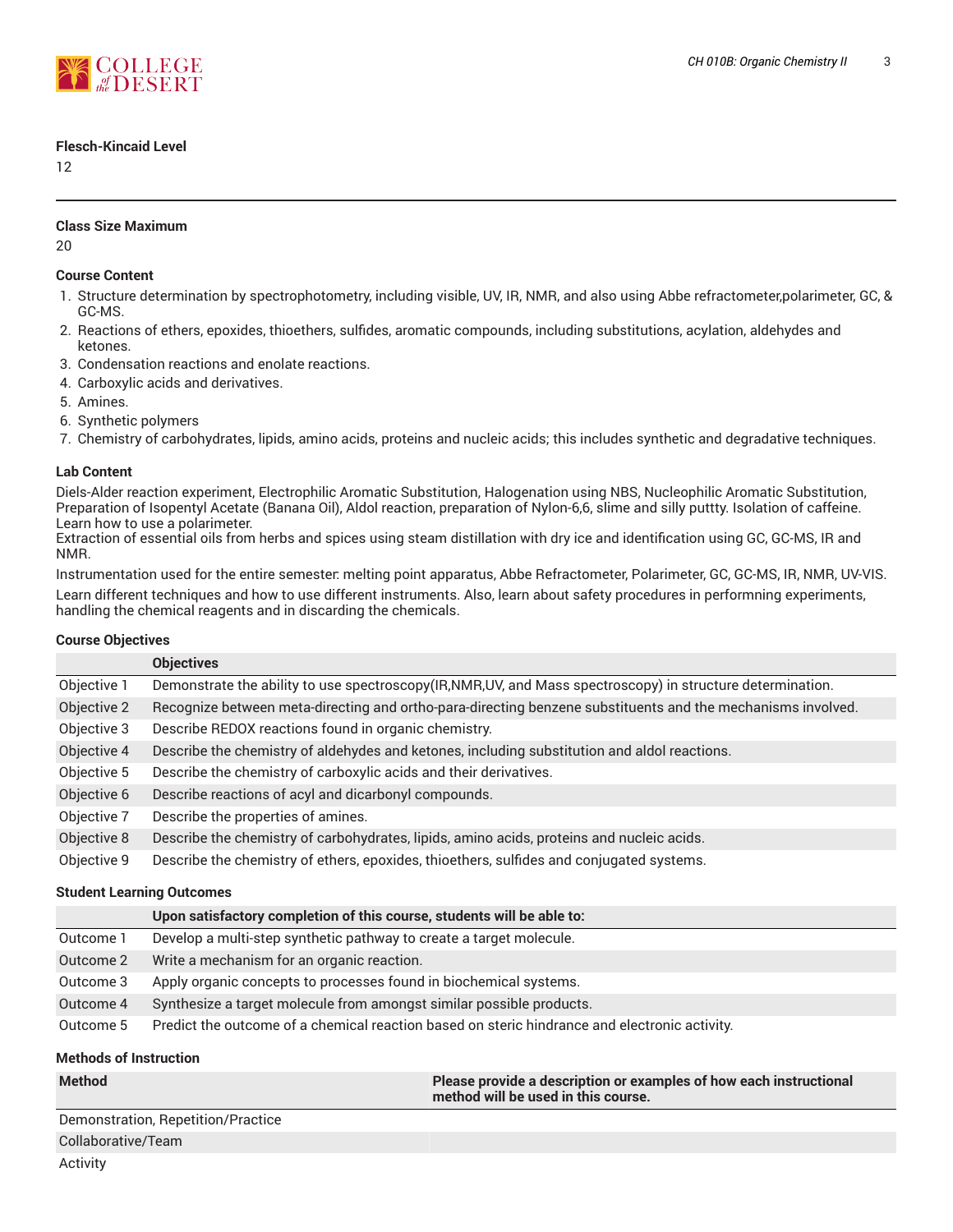

| Technology-based instruction                     |                                                                                                                                                                                                                                                                                                                  |                           |  |  |  |  |
|--------------------------------------------------|------------------------------------------------------------------------------------------------------------------------------------------------------------------------------------------------------------------------------------------------------------------------------------------------------------------|---------------------------|--|--|--|--|
| Participation                                    |                                                                                                                                                                                                                                                                                                                  |                           |  |  |  |  |
| Observation                                      |                                                                                                                                                                                                                                                                                                                  |                           |  |  |  |  |
| Lecture                                          | Lecture presentations including visual aids, power point. Handouts<br>summarizing lecture material. Classroom discussion to improve critical<br>thinking                                                                                                                                                         |                           |  |  |  |  |
| Laboratory                                       | Laboratory work to give "hands-on" knowledge, using the following<br>instruments: IR, GC, GC-MS, NMR, UV-VIS, melting point apparatus, glass<br>equipment, polarimeter, Abbe refractometer, labquest, Vernier. The<br>laboratory sessions have a small theoretical component that includes<br>safety procedures. |                           |  |  |  |  |
| Journal                                          |                                                                                                                                                                                                                                                                                                                  |                           |  |  |  |  |
| Experiential                                     |                                                                                                                                                                                                                                                                                                                  |                           |  |  |  |  |
| <b>Discussion</b>                                |                                                                                                                                                                                                                                                                                                                  |                           |  |  |  |  |
| <b>Methods of Evaluation</b>                     |                                                                                                                                                                                                                                                                                                                  |                           |  |  |  |  |
| <b>Method</b>                                    | Please provide a description or examples of how<br>each evaluation method will be used in this course.                                                                                                                                                                                                           | <b>Type of Assignment</b> |  |  |  |  |
| Written homework                                 |                                                                                                                                                                                                                                                                                                                  |                           |  |  |  |  |
| Self-paced testing, Student preparation          |                                                                                                                                                                                                                                                                                                                  |                           |  |  |  |  |
| Student participation/contribution               |                                                                                                                                                                                                                                                                                                                  |                           |  |  |  |  |
| Mid-term and final evaluations                   | Five exams and a cumulative final exam.                                                                                                                                                                                                                                                                          |                           |  |  |  |  |
| Tests/Quizzes/Examinations                       | Exams are multiple choice exams, fill in the blanks<br>and problems where they have to show all the work,<br>like the entire mechanism of a reaction.                                                                                                                                                            |                           |  |  |  |  |
| Group activity participation/observation         |                                                                                                                                                                                                                                                                                                                  |                           |  |  |  |  |
| Presentations/student demonstration observations |                                                                                                                                                                                                                                                                                                                  |                           |  |  |  |  |
| Computational/problem-solving evaluations        |                                                                                                                                                                                                                                                                                                                  |                           |  |  |  |  |
| Laboratory projects                              | 12 experiments                                                                                                                                                                                                                                                                                                   |                           |  |  |  |  |
| Term or research papers                          | Students have to type a report for the last<br>experiment                                                                                                                                                                                                                                                        |                           |  |  |  |  |
| Guided/unguided journals                         | Students need to read a journal and write an<br>abstract                                                                                                                                                                                                                                                         |                           |  |  |  |  |

### **Assignments**

### **Other In-class Assignments**

- 1. Take and complete the written exams
- 2. Oral presentations
- 3. Complete the experiments in the lab and identify unknowns in the laboratory section.

### **Other Out-of-class Assignments**

- 1. Read all relevant material.
- 2. Complete all assigned problems.
- 3. Complete all assigned laboratory experiments in the laboratory textbook and maintain a well-organized notebook.
- 4. Do the practice quizzes at home
- 5. Complete the typed report on the last experiment
- 6. Read an article in a journal and complete a typed abstract

# **Grade Methods**

Letter Grade Only

**COD GE** C1 - Natural Sciences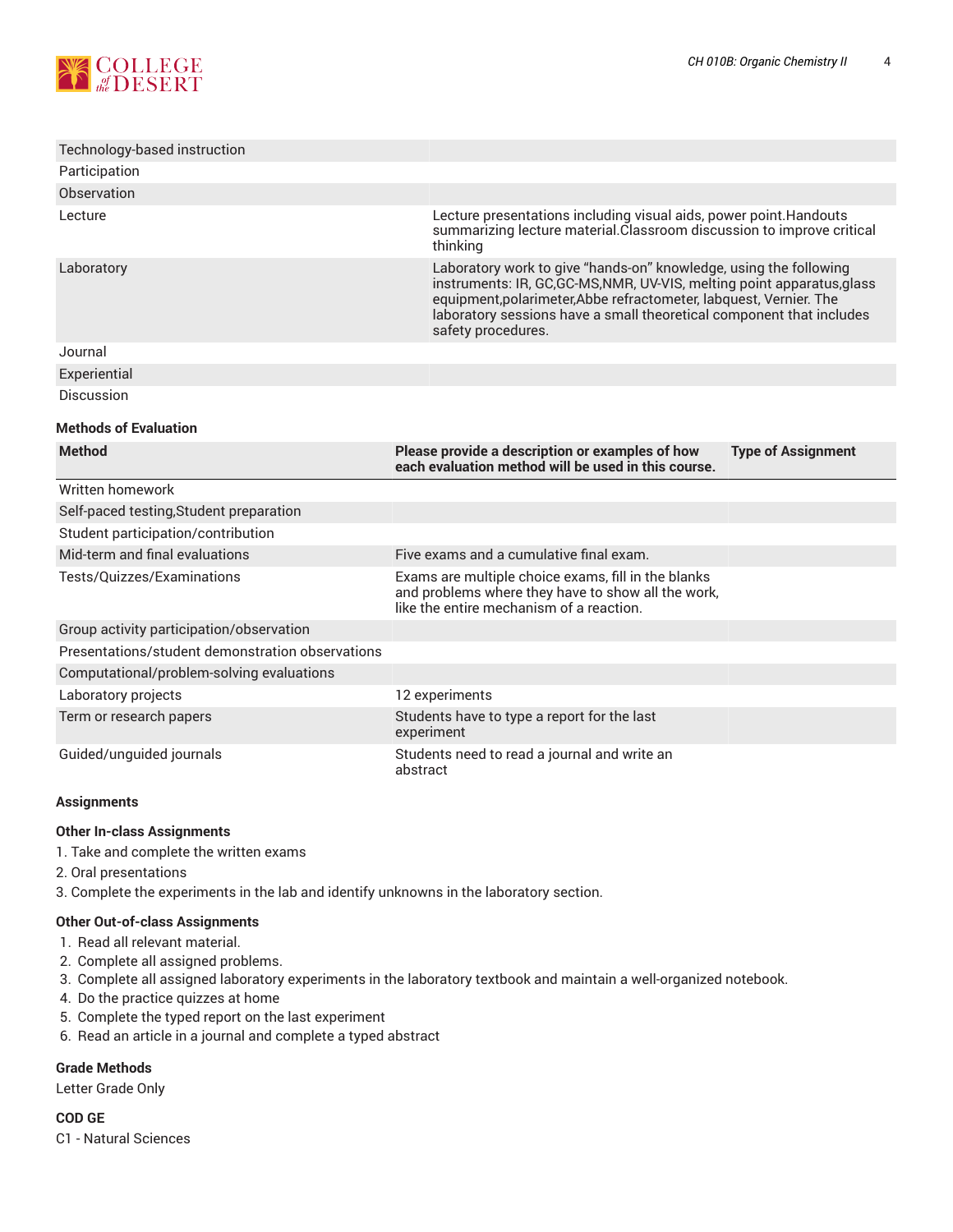

**CSU GE** B1 - Physical Science B3 - Laboratory Activit y

**IGETC GE** 5A - Physical Science 5C - Science Laboratory

# **MIS Course Data**

**CIP Code** 40.0501 - Chemistry, General.

**TOP Code** 190500 - Chemistry, General

**SAM Code** E - Non-Occupational

**Basic Skills Status** Not Basic Skills

**Prior College Level** Not applicable

**Cooperative W o r k E x p e r i e n c e** Not a Coop Course

**Course Classification Status** Credit Course

**Approved Special Class** Not special class

**Noncredit Catego r y** Not Applicable, Credit Course ,

**Program Status** Program Applica ble

**T r a n s f e r S t a t u s** Transferable to both UC and CSU

**C-ID** CHEM 160S

**Allow Audit**

No

**Repeatability** No

**Materials Fee** No

**Ad d i t i o n a l F e e s ?** No

# **Approvals**

**Curriculum Committee Approval Date** 11/7/2017